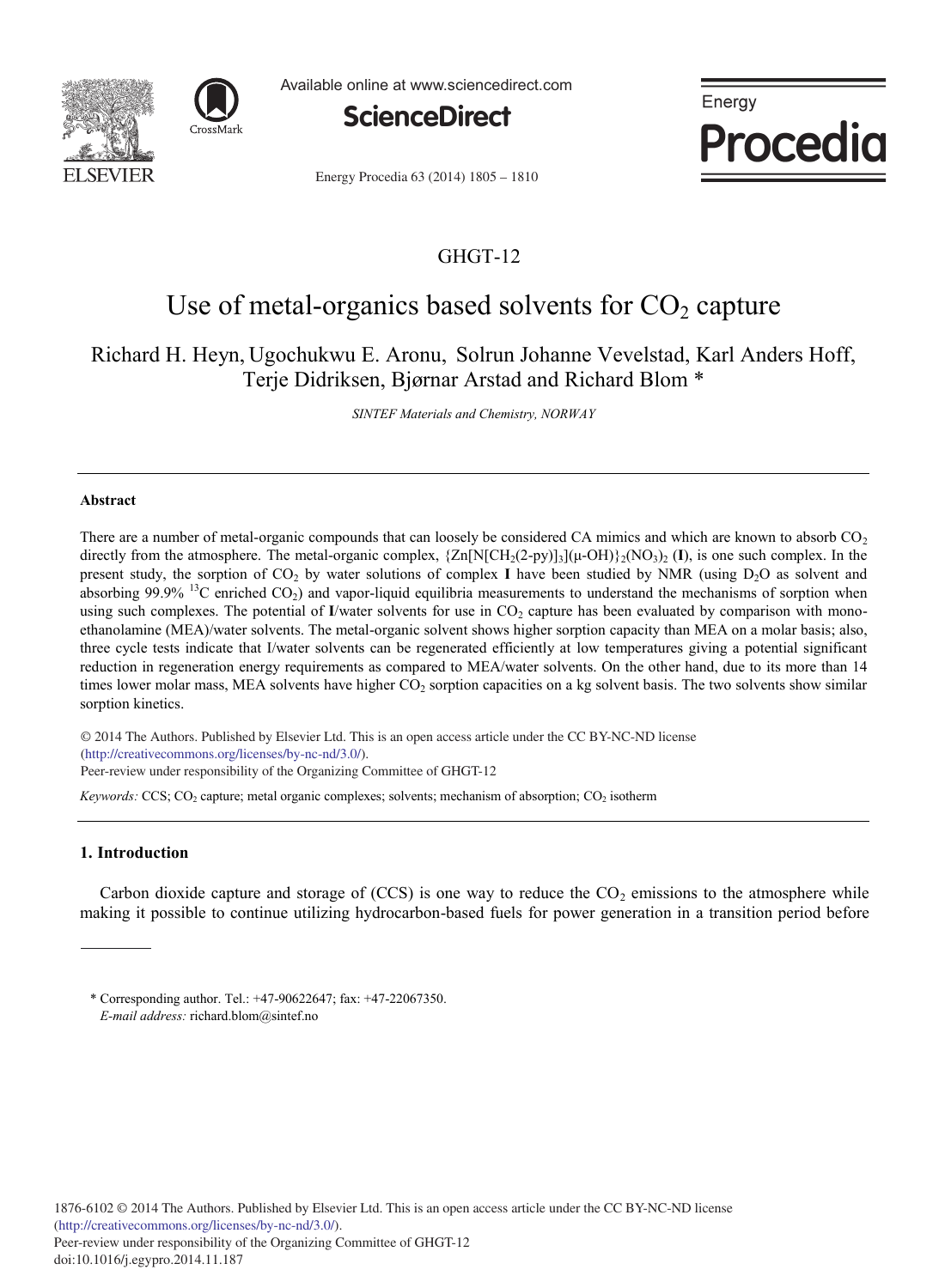renewable energy technologies can provide most of the energy needed [1]. The use of alkanolamine-based solvents for post-combustion  $CO_2$  capture is the technology that is closest to full scale realization. However, such solvents have two major drawbacks: The first is its relatively high energy requirement for alkanolamine regeneration [2]; the second is its low thermochemical stability under operative conditions, leading both to accumulation of high molecular weight waste compounds in the solvent phase [3] as well as release of potentially toxic components to the atmosphere [4]. The search for alternatives to alkanolamines is therefore urgent. Solvents based on water-soluble metal-organic complexes that are able to sorb  $CO<sub>2</sub>$  reversibly might be attractive alternatives. Carbon dioxide fixation and catalytic transformation into bicarbonate in relation to carbonic anhydrase (CA) and anhydrase mimicking Zn-complexes have been reviewed by a number of authors [5], and also CO<sub>2</sub> fixation in metal-organic complexes involving other metals have been described in several papers [6]. However, to our knowledge, examples of the use of metal organic complexes of this kind in cyclic sorption processes have still not been reported.

One such zinc complex, that forms stable complexes with  $CO<sub>2</sub>$  that we have studied in more detail, is shown in Figure 1 below. Our main aim has been to understand the mechanisms taking place upon  $CO_2$  sorption and desorption in the **I**/water solvents based on *in situ* NMR experiments carried out at different conditions. Secondly, equilibrium and kinetic measurements of the absorption of CO<sub>2</sub> into the **I**/water solution has been estimated which then have been used to make a fair comparison of the potential of such metal-organic complex solutions as compared to state-of-the-art MEA solvents used for post-combustion  $CO<sub>2</sub>$  capture. Finally, the stability and limitations in using the metal-organic based solvents have been investigated, in particular limitations in metal-complex concentration and possible precipitation.



**Figure 1**: Reaction of  $\{Zn[N[CH_2(2-py)]_3](\mu$ -OH) $\}$ <sub>2</sub>(NO<sub>3</sub>)<sub>2</sub> (**I**) with CO<sub>2</sub> to yield a tri-nuclear carbonate complex shown to the right. Taken from Murthy *et al*.[7]

#### **2. Experimental**

*Large scale (150 g) synthesis of*  $\{Zn/N/CH_2(2-py)\}\{(\mu\text{-}OH)\}^2\{NO_3\}$  *(I): Due to the potential hazards [8]* connected to the use of perchlorate  $(CIO<sub>4</sub>)$  anions contained in the originally described complex [7], we have chosen to use the analogous nitrate complex that is expected to have similar reactivity in aqueous solution. A 150 g batch of **I** was prepared following a similar procedure as described for the perchlorate complex [7]:  $\text{Zn}(NO_3)_{2} \cdot 6H_2O$  and KOH were used as received from commercial sources. Methanol was used directly from the bottle without any other purification, drying, or degassing. A 1 L Schlenk flask was charged with  $\text{Zn}(\text{NO}_3)$ <sup>2</sup>•6H<sub>2</sub>O (114.5 g, 0.385 mol) and placed under Ar. Similarly, a 500 ml Schlenk flask and a 250 ml Schlenk flask were charged with  $N[CH_2(2-py)]_3$ (NN3) (111.9 g, 0.385 mol) and KOH (26.0 g, 0.463 mol), respectively, and placed under Ar. Methanol solutions of the three compounds were made by adding 250, 150, and 100 ml MeOH, respectively, under an Ar flow. Under an Ar flow, the blood-red  $NN_3$  solution was poured into the colorless Zn salt solution. Similarly, the colorless KOH solution was poured into the now pale red  $\text{Zn}/\text{NN}_3$  solution. Precipitation immediately occurred, and stirring slowed. Another 100 ml MeOH was added to the reaction to increase stirring speed. The heterogeneous reaction was stirred under Ar for 90 min, and then approximately 360 ml of the volatiles was removed *in vacuo*. The resulting mixture was then filtered in the air with a Büchner funnel. The flask and filter cake was washed with 75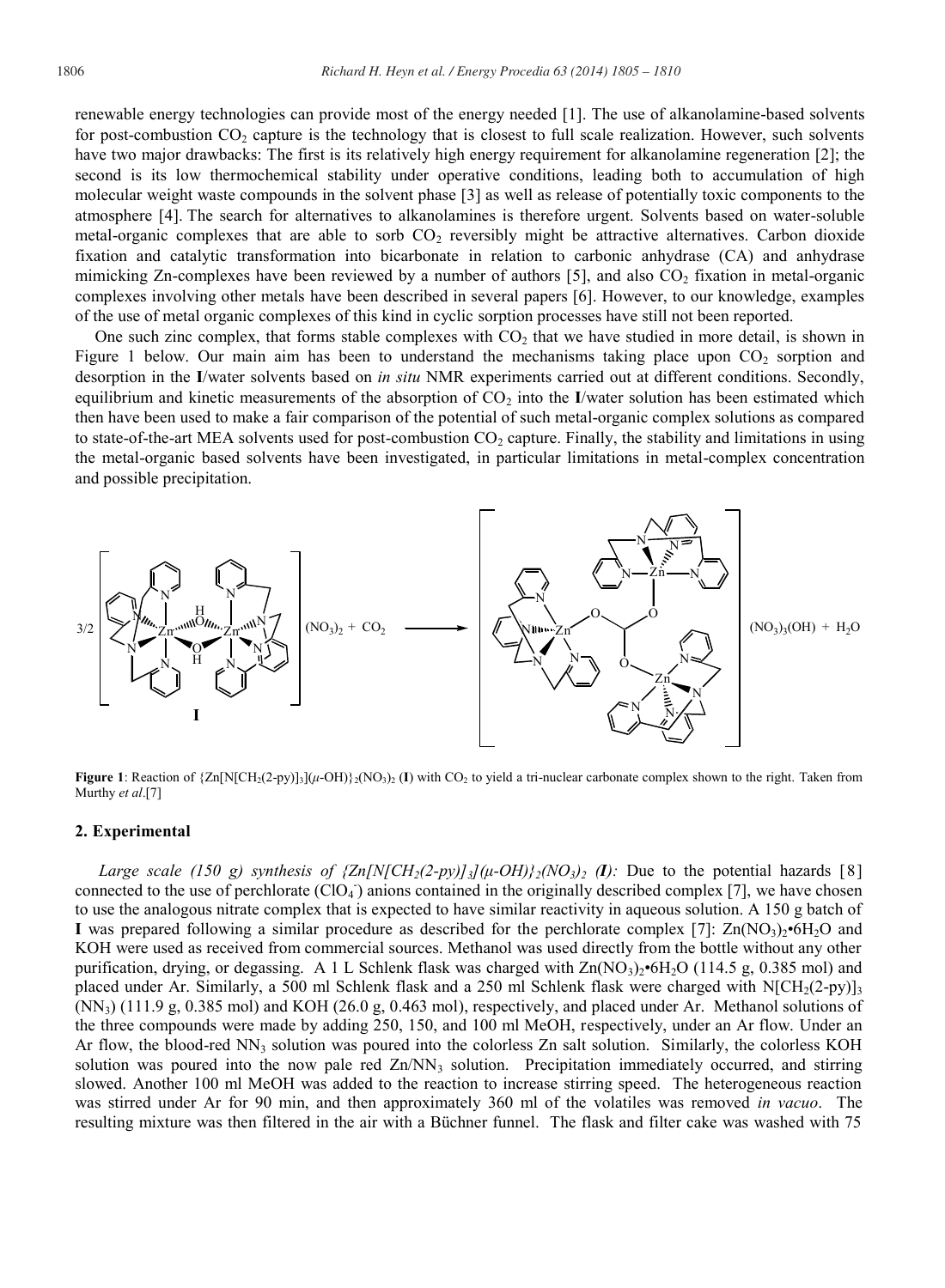ml MeOH. Nearly all the solvent from the combined, dark red filtrate and wash was removed on a Roto-vap. 250 ml diethyl ether was added to the red-orange slurry and the mixture was stirred for 45 min. The insolubles were then filtered off and dried, to give an off-white solid (155.6 g, 0.179 mol, 93 % yield). <sup>1</sup>H NMR showed the expected signals for the product, plus residual signals consistent with unreacted  $NN_3$  (less than 2 mol %) and traces of MeOH and Et<sub>2</sub>O.

*Characterization by NMR*: NMR experiments were performed at 9.4 T on a Bruker Avance III 400 MHz spectrometer using a BBFO Plus double resonance probe head at 298 K or 313 K; the spectra were processed using MestreNova software. 1D<sup>1</sup>H, <sup>13</sup>C, with and without decoupling protons, COSY, HSQC, and HMBC experiments were carried out to assign peaks to the C-atoms in the Zn complexes. Temperature calibrations were done using methanol chemical shift variations. Most samples have been prepared by dissolving about 50 mg complex **I** or ligand in D<sub>2</sub>O. 99.9 % <sup>13</sup>C CO<sub>2</sub> enriched gas was bubbled through the solution in the NMR tube for three minutes. Experiments using 9 and 15 minutes bubbling time showed no significant increase in  $CO<sub>2</sub>$  derived signals, hence the solutions with ligand or Zn complex **I** were saturated after 3 minutes bubbling.

*Measurements of CO<sub>2</sub> sorption*: Sorption kinetics was studied in a simple screening setup as described by Ma'mun et al. [9]. Solvent  $CO<sub>2</sub>$  sorption capacities were estimated from Vapor-liquid equilibria measurements using a LABMAX setup [10]. Measurements were carried out on pure water, 3.0 wt% **I**/water and 3.0 wt% MEA/water using  $10\%$  CO<sub>2</sub>/N<sub>2</sub> as. Absorption was performed at  $40^{\circ}$ C, and desorption at  $80^{\circ}$ C. Three cycles were measured for each solvent.

## **3. Results and discussion**

Both quantitative NMR and sorption measurements have been conducted to gain insight on the mechanisms of sorption by **I**/water solvents. Initial NMR experiments (shown in Figure 2) using 99.9 %  ${}^{13}CO_2$  enriched gas show that pure  $D_2O$ only dissolves  $CO<sub>2</sub>$  (single peak at 127) ppm), no bicarbonate or carbonate species are observed within the time of the measurements (Typically 1-2 hr). A similar experiment carried out with the ligand,  $NN_3$ , dissolved in  $D_2O$  (Figure 2, middle) shows, beside the dissolved  $^{13}CO<sub>2</sub>$  peak, the presence of a peak corresponding to  $HCO<sub>3</sub>/CO<sub>3</sub>$ 2- at around 163 ppm, typical for free carbonate species at the relevant pH. The amount of bicarbonate/carbonate corresponds to around 7% of the



**Figure 2**: Top:  $CO_2$  bubbled through  $D_2O$  for 3 minutes. The peak around 127 ppm is dissolved  $CO<sub>2</sub>(aq)$ . Middle:  $CO<sub>2</sub>$  through ligand dissolved in  $D<sub>2</sub>O$  for 3 minutes at room temperature. The left most peak is the common signal from  $CO<sub>3</sub><sup>2</sup>/HCO<sub>3</sub>$ . Bottom:  $CO<sub>2</sub>$ through  $D_2O$  and  $Zn$ -complex **I** for 3 minutes at 40 °C. There are no significant differences in these spectra compared to those after absorption at 25 °C

amount of NN<sub>3</sub> in solution. Using a  $I/D_2O$  solution (Figure 2, bottom) a broad  $HCO_3$ <sup>2</sup> peak at around 165 ppm is observed, the estimated amount of carbonate corresponds to around  $67\%$  of the NN<sub>3</sub> present. These simple experiments clearly show that the Zn-complex (**I**) significantly enhances bicarbonate/carbonate formation. While  $NN<sub>3</sub>/water$  solutions only work as poor physical absorbents giving only small amounts of bicarbonate/carbonate, complex **I/**water solutions clearly give a different kind of carbonate product. The fact that the peak positions of the various carbon atoms in the  $NN<sub>3</sub>$  ligands also change positions when  $CO<sub>2</sub>$  is introduced strongly indicates that a new Zn-containing complex is formed upon sorption, most probably corresponding to complex **2** in Figure 1. Attempts to isolate the  $CO<sub>2</sub>$  containing product formed, to prove its structure, has so far not been successful.

Figure 3 shows kinetic and sorption capacity data for water, 3.0 wt% **I**/water and 3.0 wt% MEA/water solvents derived at 40 °C under 10 kPa CO<sub>2</sub>. Data shown on a molar basis give information on stoichiometry of the eventual chemical reactions taking place during sorption, while the data given on a 'kg solvent' basis give information on the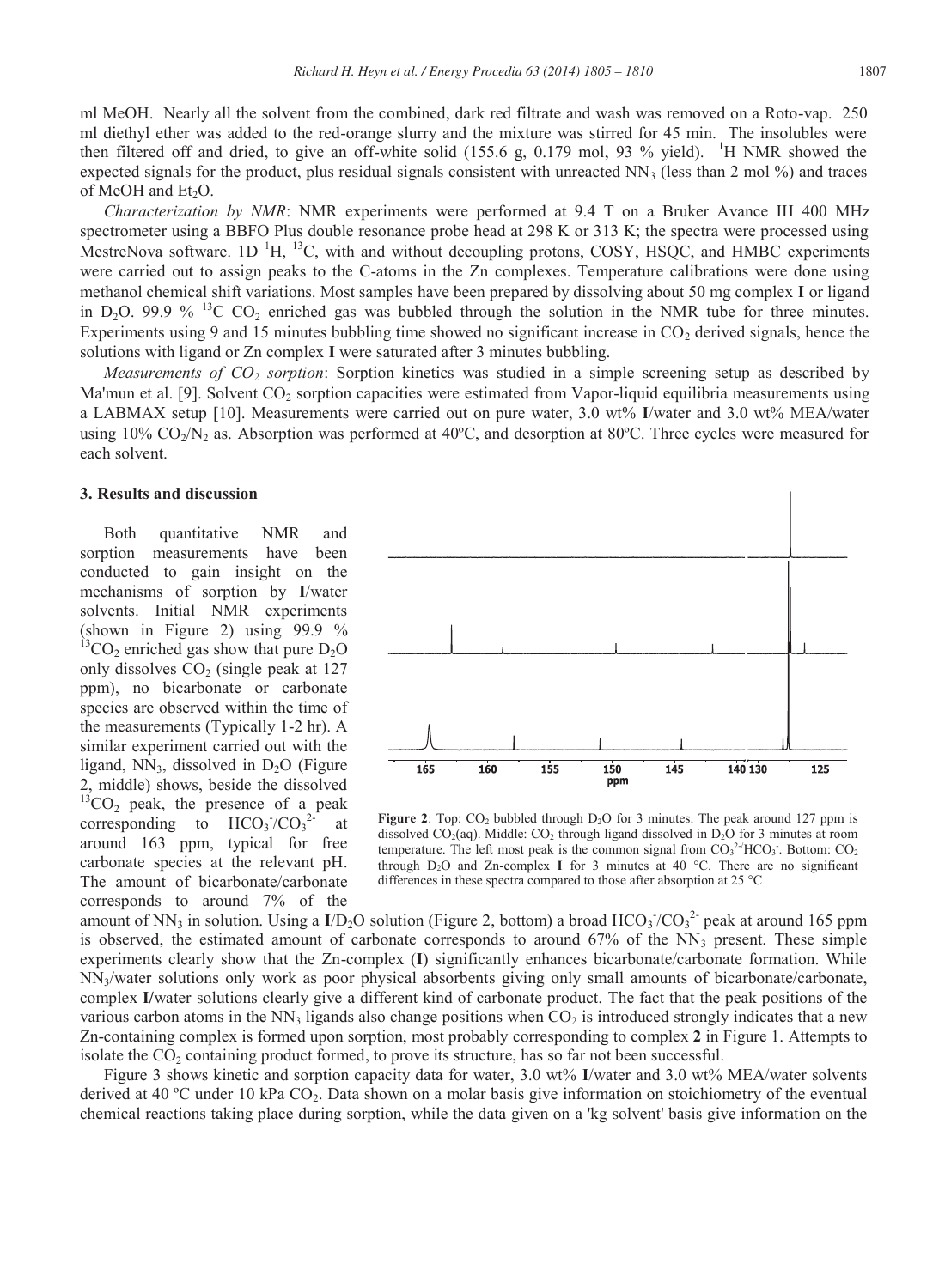volumetric capacities of the solvents that are relevant when estimating the size of the capture process.

For the MEA/water solvent the normal trend is observed: an initial rapid sorption until a molar CO<sub>2</sub>/MEA ratio of around 0.5 is achieved followed by a rapid decrease in sorption rate.  $CO<sub>2</sub>$  reacts with two MEA molecules forming a monoethanolcarbamate/monoethanolammonium ion pair [11]. When stoichiometric amounts of  $CO<sub>2</sub>$  have reacted, there is no more MEA available for sorption, and the slower physical sorption by the water will take over leading to a limiting sorption capacity of around  $0.5$  mol CO<sub>2</sub>/mol MEA in the first cycle. The 3<sup>rd</sup> cycle with MEA/water given in the top left plot of Figure 3 shows a lower total capacity, which is expected since solvent regeneration is carried out at relatively low temperature, 80ºC, a temperature where only a small fraction of the carbamate formed during absorption is decomposed back into MEA and  $CO<sub>2</sub>$ . The 3<sup>rd</sup> cycle therefore mostly show the physisorption part of the sorption.



**Figure 3**: Rate/capacity plots of water (green), 3.0 wt% I/water (red) and 3.0 wt% MEA/water (blue) derived at 40 °C. The upper two plots show results from the 1<sup>st</sup> (left) and 3<sup>rd</sup> (right) absorption cycle on a molar basis, while the lower two plots show the same data on a kg solvent basis.

For the 3.0 wt% I/water solution the trend is similar; the sorption is very rapid initially, until a molar CO<sub>2</sub>/I ratio above 1.0 is achieved, after which the rate of sorption declines until a molar ratio of around 2.0 is reached. The initial sorption rate occurs faster than the measurements, indicated by the first data point at about 1.3. Noting that a carbonate/**I** molar ratio of 1.33 was obtained from NMR analyses at similar conditions, it is natural to assume that the first rapid part can be assigned to the reaction between complex  $I$  and  $CO<sub>2</sub>$  shown in Figure 1. The sharp change in the curve at around 2.0 indicates that a completely different sorption mechanism takes over, probably a lower energy physisorption. Since the shape of the curves in the 'kg solvent' based curves are similar for the metal-organic and MEA cases (lower plots of Figure 3) this further supports that physisorption of  $CO<sub>2</sub>$  in the water takes place at the end of each plot, however, both MEA and the metal-organic complex **I** seems to enhance the physisorption of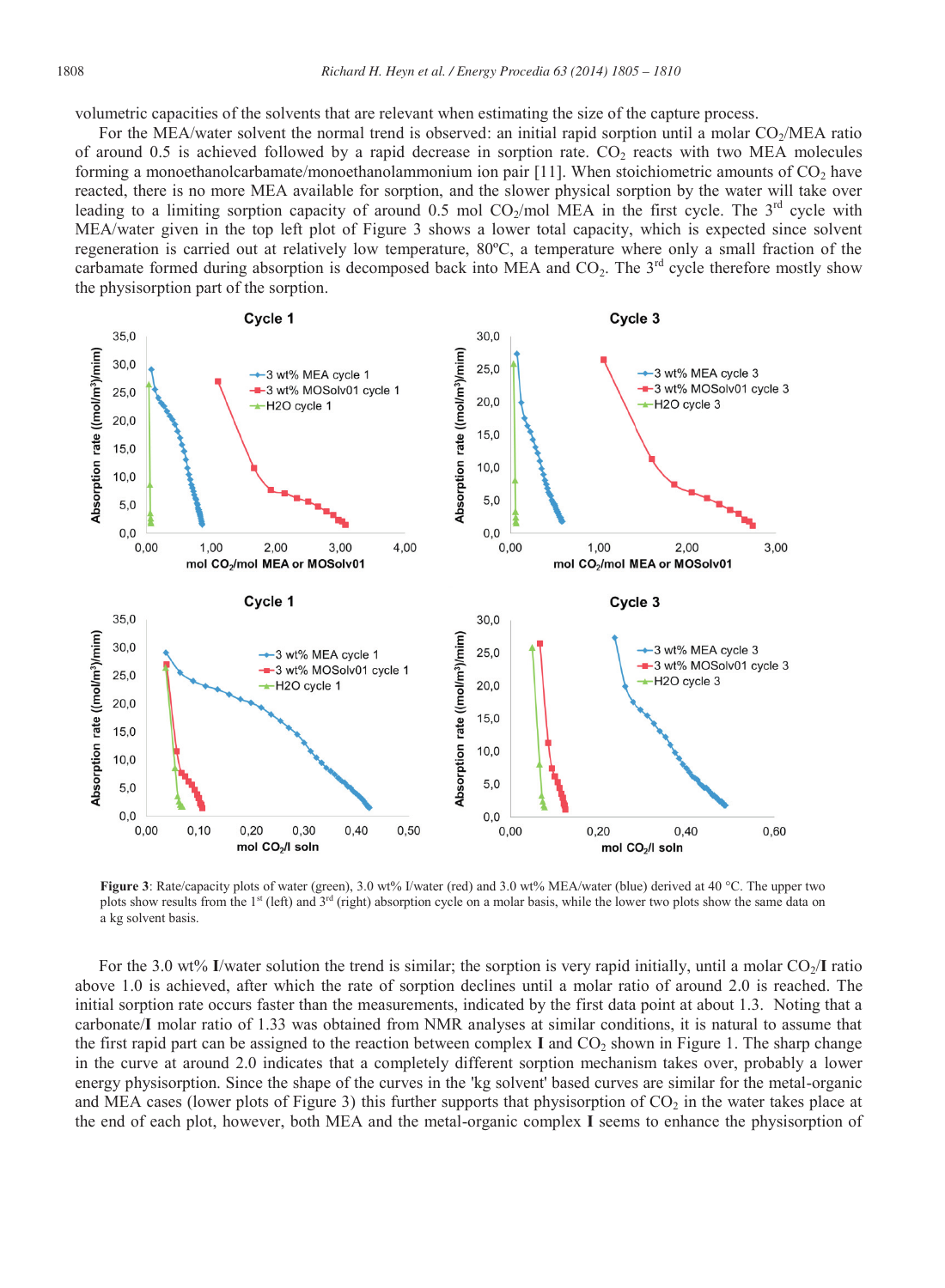$CO<sub>2</sub>$  since less physisorption is observed in the pure water case.

Comparing the results for the 3.0 wt% **I**/water solution in the  $3<sup>rd</sup>$  cycle with those for the  $1<sup>st</sup>$  cycle, there is only a modest reduction is sorption capacity, indicating that most of the sorbed  $CO<sub>2</sub>$  is released already at the mild regeneration conditions used (80ºC). The possibility to regenerate at lower temperatures than typically 120ºC for MEA would significantly reduce the energy requirement of the solvent stripping unit where solvent regeneration takes place. The required regeneration energy is the sum of three contributions; the first is the heating of the solvent itself from the temperature where sorption takes place to the regeneration temperature, the second being the energy of sorption and the third is the heat needed to evaporate a part of the solvent in order to sweep gas [12]. If we manage to keep the temperature of regeneration lower than the boiling point of the solvent, the first and third contributions will be strongly reduced. In addition, there might be additional reduction in the energy requirements for regeneration if the sorption energy of eq. 1 is lower than that of MEA.

However, looking at the curves in the lower part of Figure 3, the situation is not so promising for metal-organics based solvents: Due to the high molecular weight of typical metal-organic complexes like complex **I** (M= 869.5 g/mol), more than 14 times higher than for MEA (M= 61 g/mol), the volumetric sorption of the **I**/water is significantly lower than that of MEA/water. For MEA based solvents, typically 30 wt% solutions are used (4.92 mol/kg solvent). A similar concentration level of complex **I** is not achievable due to the high molecular weight. In addition, reaching really high concentrations of metal-organic complexes is more likely limited by the solubility of such complexes in water. This will be further examined in the ongoing project.

# **1. Conclusions**

We have, based on NMR and VLE experiments, shown that water solutions of the metal-organic complex,  ${Zn[N[CH_2(2-pv)]_3}$  ${(\mu$ -OH) ${}_2(NO_3)_{2}$  (I), can sorb CO<sub>2</sub> reaching CO<sub>2</sub>/I molar ratios of around 2.0. From three cycle experiments it has also been shown that close to complete regeneration can be achieved already at 80ºC with **I**/water solvents, a temperature where only a small fraction of the monoethanolcarbamate formed when  $CO<sub>2</sub>$  is sorbed by MEA/water solvents is decomposed. If **I**/water solvents can be regenerated below the solvent boiling temperature, significant reduction in regeneration energy requirements could be obtained, leading to a significant reduction in energy penalty for the total capture process.

However, since the molecular weight of complex **I** is more than 8 times higher than that of MEA, the sorption capacity both on a volume basis and on a 'kg solvent' basis is significantly lower than that of MEA/water. The use of less concentrated **I**/water solvents would then require much larger volumes of both sorption and regeneration columns, or alternatively, the development of a rapid temperature swing process with cycle times much shorter than the normal cycle times used for MEA/water based solvents.

**Acknowledgements**: This work has been carried out through the Norwegian Research Council project 224883/E20 with financial support from Statoil ASA

### **References**

-

<sup>1</sup> Haszeldine RS, Science, **2009,** 325, 1647-1652. Recent review: Boot-Handford ME, Abanades JC., Anthony EJ, Blunt MJ, Brandani S, Mac Dowell N, Fernandez JR, Ferrari M-C, Gross R, Hallett JP, Haszeldine RS, Heptonstall P, Lyngfelt A, Makuch Z, Mangano E, Porter RTJ, Pourkashanian M, Rochelle GT, Shah N, Yao JG, Fennell PS, **2014**, *Energy Environ. Sci*., *7*, 130-

<sup>189.&</sup>lt;br><sup>2</sup> Rochelle GT, Chen E, Freeman S, Van Wagener D, Xu Q, Voice A, Chem. Eng. J., 2011, 171, 725–733

<sup>&</sup>lt;sup>3</sup> Vevelstad SJ, Grimstvedt A, Elnan J, da Silva EF, Svendsen HF, Int. J. Greenhouse Gas Contr. 2013, 18, 88-100; Rochelle GT,

Curr. Opin. in Chem. Eng. 2012; 1: 183-190.<br><sup>4</sup> Sharma SD, Azzi M, *Fuel* 2014; 121: 178-188; Fine NA, Goldman MJ, Rochelle GT, *Env. Sci. Techn.* 2014, 48, 8777-8783.<br><sup>5</sup> Gilmour KM, *Comp. Biochem. Phys. A – Molecular In* 

Khodayari A, Djukadi T, *Energy Procedia*, **2011**, 4, 1286-1293; Floyd WC, Baker SE, Valdez CA, Stolaroff JK, Bearinger JP, Satcher Jr JH, Aines RD, *Env. Sci. Techn*. **2013**, 47, 10049-10055; Parkin G, *Chem. Rev*., **2004**, *104*, 699-767; (b) Kimura E, *Acc. Chem. Res*., **2001**, *34*, 171-179; Vahrenkamp H, *Acc. Chem. Res*., **1999**, *32*, 589-596. Bag P, Dutta S, Biswas P, Kumar Maji S, Flörke U, Nag K, *J. Chem. Soc., Dalton Trans.* **2012**, *41*, 3414. <sup>6</sup> Wilkstrom JP, Filatov AS, Mikhayova E, Shatruk M, Foxman BM, Rybak-Akimova EV, *Dalton Trans*. **2010**; 39: 2504-2514;

Company A, Jee JE, Ribas X, Lopez-Valbuena JM, Ggomez L, Corbella M, Llobet A, Mahia J, Benet-Buchholez J, Costas M,